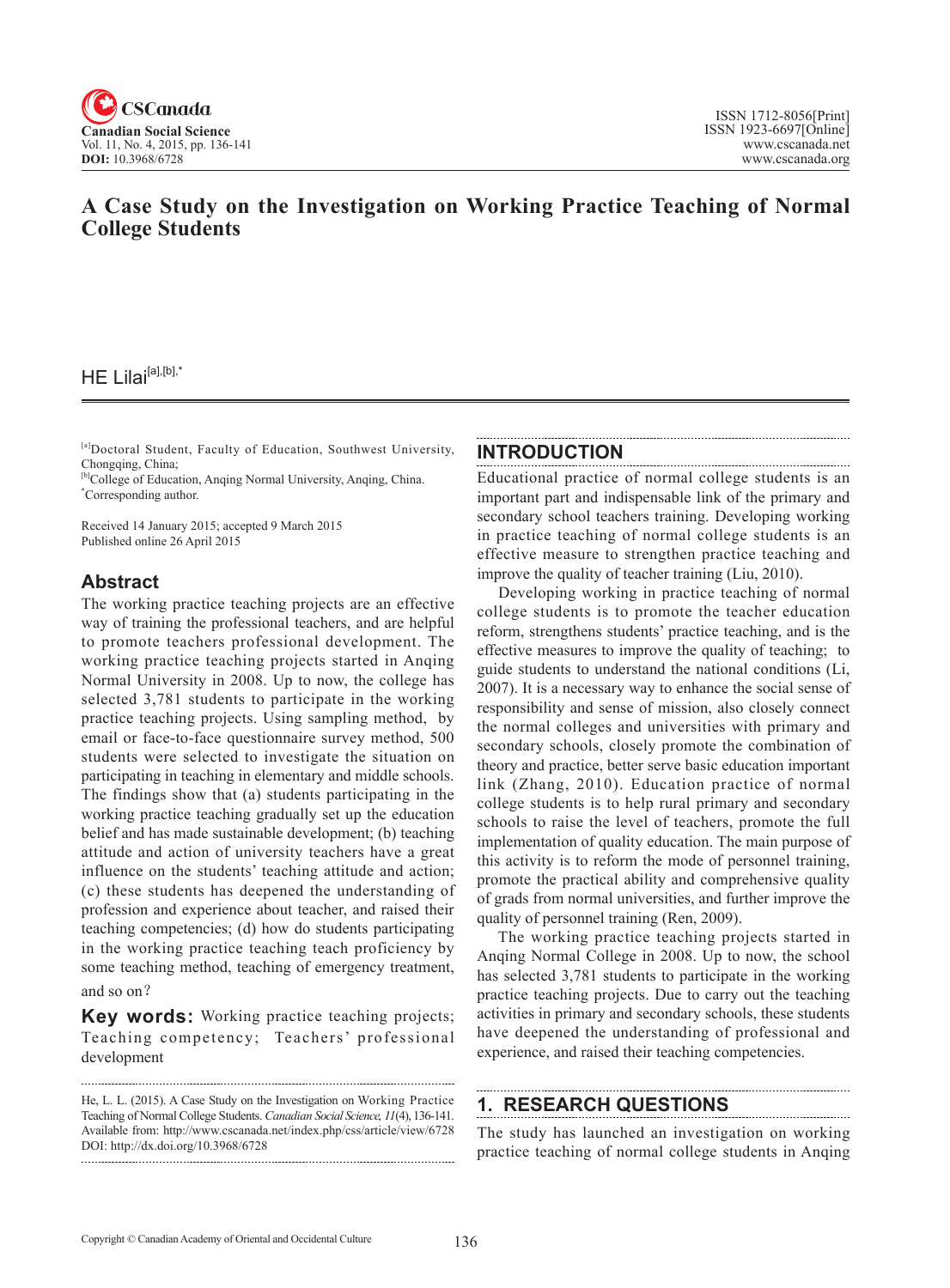Normal College. It Mainly involves the following aspects:

(a) How do students participating in the working practice teaching raise teaching competencies of teachers' professional?

(b) How do teach attitude and action of university teachers influence teaching attitude and action of these students?

(c) How do these students organize and implement teaching?

(d) How do students participating in the working practice teaching teach proficiency by some teaching methods, teaching of emergency treatment, and so on?

### **2. RESEARCH METHOD AND TOOL**

This investigation tool adopts questionnaire for students participating in the working practice teaching projects. The research objective of this survey is students from Anqing Normal University to participate in the working practice teaching projects. Using sampling method, by email or face-to-face questionnaire survey method, 500 students were selected to investigate the situation on participating in teaching in elementary and middle schools. We received 470 valid questionnaires, and its effective recovery is 94.0%.

## **3. RESULTS AND DISCUSSION**

For collecting personal background data of respondents as widely as possible, we design five questions about the personal background to ensure that the data generalized.

Table 1 tells that respondents' gender, religion, professional background, teaching in schools and teaching subjects and so on. Table 1 indicates that the number of female students participating in the working practice teaching is 304, and the proportion is 64.68%. Table 1 indicates that the number of male students is 166, and the proportion is 35.32%. The semester to participate in the working practice teaching focuses on the sixth semester or the seventh semester of 4 academic year, and the proportion is 56.00% or 27.58%, respectively.

Students participating in teaching in schools focus on elementary and middle school, high school, and the proportion is 45.93%, 22.55% or 27.14% respectively. This suggests that the primary school teachers are relatively lacking, and therefore it needs students to participate in teaching in these schools. High school and junior high school also lack some teachers and so on. From the discipline of students teaching, the proportion of Chinese language and literature is 27.96%, the proportion of mathematics is 23.85%, the proportion of English is 15.95%. This shows that teachers are to some extent lacking in two disciplines of Chinese and maths, which need to supplement teachers. English teachers are also lacking in elementary and middle school.

| <b>Table 1</b> |  |                                                  |
|----------------|--|--------------------------------------------------|
|                |  | <b>Personal Basic Information of Respondents</b> |

| <b>Characteristics</b>                                             | <b>Number</b> | Percentage |
|--------------------------------------------------------------------|---------------|------------|
| Gender                                                             | /             | 7          |
| Male                                                               | 166           | 35.32%     |
| Female                                                             | 304           | 64.68%     |
| The total number of respondents                                    | 470           | 100%       |
| Semester to Participate in the<br><b>Working Practice Teaching</b> | 1             |            |
| The fifth semester                                                 | 61            | 13.68%     |
| The sixth semester                                                 | 266           | 56.00%     |
| The sixth semester                                                 | 130           | 27.58%     |
| The sixth semester                                                 | 13            | 2.74%      |
| The eighth semester                                                | $\Omega$      | $\Omega$   |
| Professional or discipline you learn                               | $\sqrt{2}$    | 1          |
| The liberal arts                                                   | 315           | 65.13%     |
| Science                                                            | 155           | 34.87%     |
| Which school you teach on                                          | T             | 1          |
| Kindergarten                                                       | 14            | 2.92%      |
| Primary school                                                     | 220           | 45.93%     |
| Junior high school                                                 | 108           | 22.55%     |
| High school                                                        | 130           | 27.14%     |
| Other                                                              | 7             | 1.46%      |
| Which discipline you teach on                                      | 7             | 1          |
| Chinese Language                                                   | 170           | 27.96%     |
| Mathematics                                                        | 145           | 23.85%     |
| Political                                                          | 40            | 6.58%      |
| English                                                            | 97            | 15.95%     |
| Other                                                              | 156           | 25.66%     |

Table 2 reflects these students attend in the process of teaching. "The kindergarten, primary and secondary school teachers' professional standard" issued by the Ministry of Education in 2012, is the programmatic document for the future teacher cultivation. How students understand this file reflects the students' attention on teacher education.

Table 2 indicates that 165 students, taking up a proportion of 38.28%, understand the teachers' professional standards beter. Indicated from the investigation, the students are familiar with subject content (that is teaching cognitive degree) with a ratio of 21.32%, and be familiar with the contents of the proportion is 59.06%. To a certain extent, it shows that students prepare more fully before teaching in middle and primary school. Students spent an average of 2 hours at a time, and the proportion of spending 1 to 3 hours is 83.87%, and most of the students prepared the detailed teaching plan or the content of the plan in class one day in advance, and the proportion is 51.56% and 38.25%, respectively. Only 9.15% students didn't prepare for the teaching plan before teaching. For teaching the preset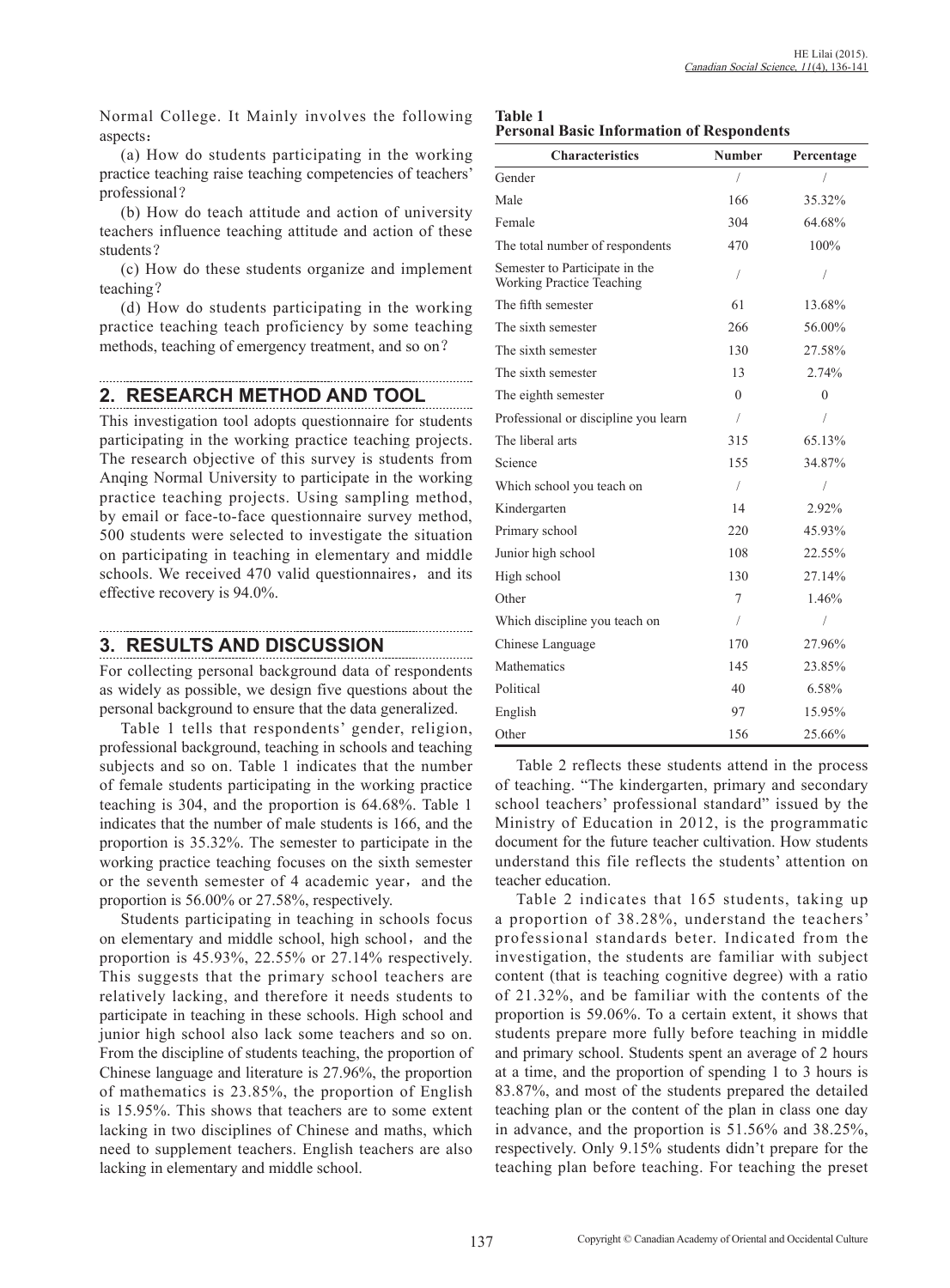situation, according to the teaching objects, teaching plans and teaching conditions in a timely manner to adjust the proportion of students is higher, and the proportion is 62.77% and 29.36%, respectively.

### **Table 2 Preparation for Teaching of Respondents**

| <b>Characteristics</b>                                                                   | <b>Number</b> | Percentage |
|------------------------------------------------------------------------------------------|---------------|------------|
| Do you understanding the teachers<br>professional standards                              | 1             | 1          |
| Know very well                                                                           | 20            | 4.64%      |
| <b>Understand better</b>                                                                 | 165           | 38.28%     |
| General                                                                                  | 218           | 50.58%     |
| Don't understand                                                                         | 68            | 15.78%     |
| Do you be familiar with the teaching<br>content of the teaching subject                  | 1             | 1          |
| Very familiar                                                                            | 100           | 21.32%     |
| Better familiar                                                                          | 277           | 59.06%     |
| General                                                                                  | 92            | 19.62%     |
| Not familiar with                                                                        | $\Omega$      | $0\%$      |
| You spent the average time in the<br>process of preparation before teaching              | 1             | 1          |
| More than 3 hours                                                                        | 36            | 7.64%      |
| $>$ 2 hours and $<$ 3 hours                                                              | 172           | 36.52%     |
| $>1$ hour and $<$ 2 hours                                                                | 223           | 47.35%     |
| The following 1 hour                                                                     | 40            | 8.50%      |
| Do you have teaching plans before<br>teaching                                            | 1             | I          |
| No plans                                                                                 | 44            | 9.15%      |
| Have, and very carefully                                                                 | 248           | 51.56%     |
| Some idea of the second day's work or<br>one day in advance                              | 184           | 38.25%     |
| Other plans                                                                              | 5             | $1.04\%$   |
| According to teaching object and<br>teaching conditions, you adjust the<br>teaching plan | 1             | 1          |
| Pay great attention                                                                      | 138           | 29.36%     |
| Consider this aspect of the situation                                                    | 295           | 62.77%     |
| Rarely consider the problem                                                              | 28            | 5.96%      |
| Don't adjust, exactly as planned                                                         | 9             | 1.91%      |

Table 3 indicates that how students participating in the working practice teaching teach in some teaching methods, teaching of emergency treatment, and so on.

For the teaching content, teaching activities generated in the survey for the immediate attention of the students after class and discuss more, ratio of 31.42% and 58.69%, respectively, indicating that handles to the teaching contents in the teaching are relatively appropriate. As to adopt what kind of teaching method, most of the students choose diversified teaching method. The proportion of using heuristic teaching method is 22.80%. The proportion of using exploratory teaching method is 14.32%. The proportion of using discussion-based teaching method

is 18.64%. The proportion of using the participatory teaching method is 16.61%.

Most of the students use modern education technology proficiency, and the proportion of better application is 64.19%. And the proportion of never using the modern education technology is very low, only 1.91%. For whether these students often watch the speech, these students occasionally see, familiar with teaching content reaches 59.45%, which suggests that the students prepare fully for teaching. Most students can deal with emergency of the teaching activities depending on reality, and the proportion is 83.69%. It suggests that the students' teaching competencies is stronger.

**Table 3**

**Teaching organization and implementation of Respondents**

| <b>Characteristics</b>                                         | <b>Number</b>            | Percentage |
|----------------------------------------------------------------|--------------------------|------------|
| Do you deal with unplanned<br>teaching content                 | 1                        | 1          |
| Deal with immediately                                          | 148                      | 31.42%     |
| Discussion after class                                         | 276                      | 58.60%     |
| No deal with                                                   | 29                       | 6.16%      |
| Other situation                                                | 18                       | 3.82%      |
| You often adopt what kind of<br>teaching method in teaching    | T                        | $\sqrt{2}$ |
| Taught-based teaching method                                   | 322                      | 27.29%     |
| Heuristic teaching method                                      | 269                      | 22.80%     |
| Enquiry-based teaching method                                  | 169                      | 14.32%     |
| Discussion-based teaching method                               | 220                      | 18.64%     |
| Participatory teaching method                                  | 196                      | 16.61%     |
| Other teaching method                                          | $\overline{\mathcal{A}}$ | $0.34\%$   |
| Do you use modern education<br>technology proficiency          | /                        | $\sqrt{2}$ |
| Most proficiency                                               | 68                       | 14.41%     |
| More proficiency                                               | 303                      | 64.19%     |
| Not very proficiency                                           | 92                       | 19.49%     |
| Never use                                                      | 9                        | 1.91%      |
| Whether you often look at my<br>speech in the process of class | /                        | /          |
| Almost do not see                                              | 97                       | 20.59%     |
| Occasionally, familiar with the<br>teaching content            | 280                      | 59.45%     |
| Often, can't remember so much<br>content)                      | 91                       | 19.32%     |
| Can only from the screen                                       | 3                        | 0.64%      |
| How do you to deal with emergency<br>of the teaching activity  | /                        | /          |
| Heat treatment                                                 | 33                       | 6.99%      |
| Cold treatment                                                 | 41                       | 8.69%      |
| According to actual                                            | 395                      | 83.69%     |
| Other methods                                                  | 3                        | 0.64%      |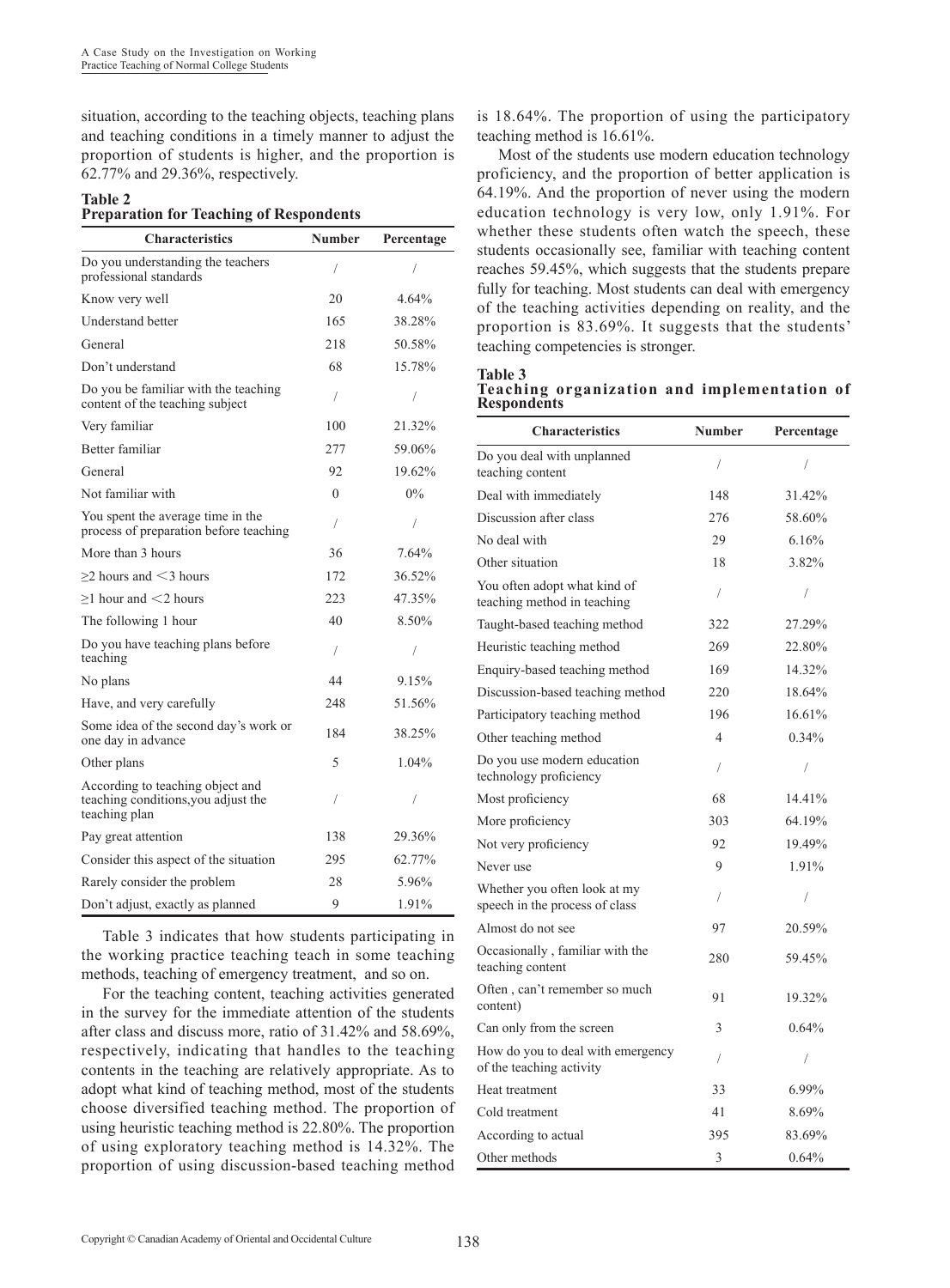Table 4 indicates that students participating in the working practice teaching carry out teaching guide and teaching incentive. For these students do how to deal with the bad behavior of students in middle and primary school, 68.32% students deal with the bad behavior depending on the actual situation. Table 4 indicates that 50.64% students carry out the teaching goal setting in accordance with the teaching target and teaching activities is. The proportion of students teaching occasionally according to teaching target is only 10.17%. In the interaction between teachers and students in the class, students participating in the working practice of teaching pay attention to the interaction with the students. The proportion is 72.06%.

About guiding students to think by themselves or take the initiative to explore ways, most students participating in the working practice of teaching pay attention to it. The proportion is 80.64%. In their spare time, most students participating in the working practice of teaching pay attention to the students' communication. The proportion is 63.58%. It suggests that most of these students participating in the working practice of teaching pay attention to guide and incent their students themselves in teaching communication and exchanges with the teaching content, but also involved in other aspects content.

**Table 4 Teaching Guide and Teaching Incentive of Respondents**

| <b>Characteristics</b>                                                                                                                          | <b>Number</b>  | Percentage      |
|-------------------------------------------------------------------------------------------------------------------------------------------------|----------------|-----------------|
| How do you deal with the bad behavior of<br>students in middle and primary school                                                               | 1              |                 |
| NO Solve                                                                                                                                        | 14             | 2.90%           |
| By yours                                                                                                                                        | 102            | 21.12%          |
| According to actual situation                                                                                                                   | 330            | 68.32%          |
| Ask the class teacher or counselor                                                                                                              | 26             | 5.38%           |
| Other methods                                                                                                                                   | 11             | 2.28%           |
| Organization of the teaching activities in<br>accordance with the teaching goal                                                                 | /              | 1               |
| Often                                                                                                                                           | 239            | 50.64%          |
| Sometimes                                                                                                                                       | 179            | 37.92%          |
| Once in a while                                                                                                                                 | 48             | 10.17%          |
| Never                                                                                                                                           | 6              | 1.27%           |
| Interact with students in the classroom                                                                                                         | 1              | 1               |
| Often                                                                                                                                           | 78             | 13.71%          |
| Sometimes                                                                                                                                       | 332            | 58.35%          |
| Once in a while                                                                                                                                 | 157            | 27.59%          |
| Never                                                                                                                                           | $\overline{c}$ | 0.35%           |
| In the process of organization and<br>implementation of teaching, whether you<br>guide students to think for themselves or<br>actively explored | 7              |                 |
| Often                                                                                                                                           | 178            | 37.87%          |
| Sometimes                                                                                                                                       | 201            | 42.77%          |
|                                                                                                                                                 |                | To be continued |

Continued

| <b>Characteristics</b>                                                                                     | <b>Number</b> | Percentage |
|------------------------------------------------------------------------------------------------------------|---------------|------------|
| Once in a while                                                                                            | 85            | 18.09%     |
| Never                                                                                                      | 6             | 1.28%      |
| In their spare time, whether you often<br>communicate with students                                        |               |            |
| Pay attention to communication, is not only<br>the teaching content, but also involved in<br>other aspects | 302           | 63.58%     |
| But mainly confined to the teaching<br>content                                                             | 103           | 21.68%     |
| Want to communicate, but rarely have the<br>time and opportunity                                           | 63            | 13.26%     |
| In addition to teaching, never communicate<br>with students                                                | 7             | 1.47%      |

Table 5 indicates that students participating in the working practice teaching carry out teaching communication and teaching cooperation. To discuss with other teachers or other students, the proportion is often and sometimes of 33.62% and 39.15%, respectively. After correcting students' papers, or communicating with students, 55.11% students find in time the problem into teaching. This shows that most of them can teach their students timely homework.

Table 5 indicates that education course and psychology course learning have most influence, with the proportion of 17.4% and 17.87%, respectively, while the proportion of more influence is 36.89% and 38.30% respectively. Seen in this ratio, the effect of education course and psychology course teaching is not optimistic, and there may be disconnection with theory and practice. This requires teachers do reflection for education course and psychology course teaching.

Table 6 indicates that students participating in the working practice teaching carry out teaching reflection. From the survey, teaching methods of these students are mainly obtained from teachers in elementary and middle school or teachers in the university or other students in the learning, with the proportion of  $44.94\%$ ,  $27.31\%$  and 21.39%, respectively.

Teaching attitude of university teachers has a great influence on the students' teaching attitude. The proportion of more influence is 33.83%, the proportion of most influence is 9.57%. Teaching behaviors of university teachers also impact the students' teaching behaviors. The proportion of more influence is 33.97%, and the proportion of most influence is 9.34%. It shows that teaching methods, teaching behavior and teaching attitude of university teachers has a greater influence on students participating in the working practice teaching. From another angle it shows that the university teachers as teacher educators have potential impact on the future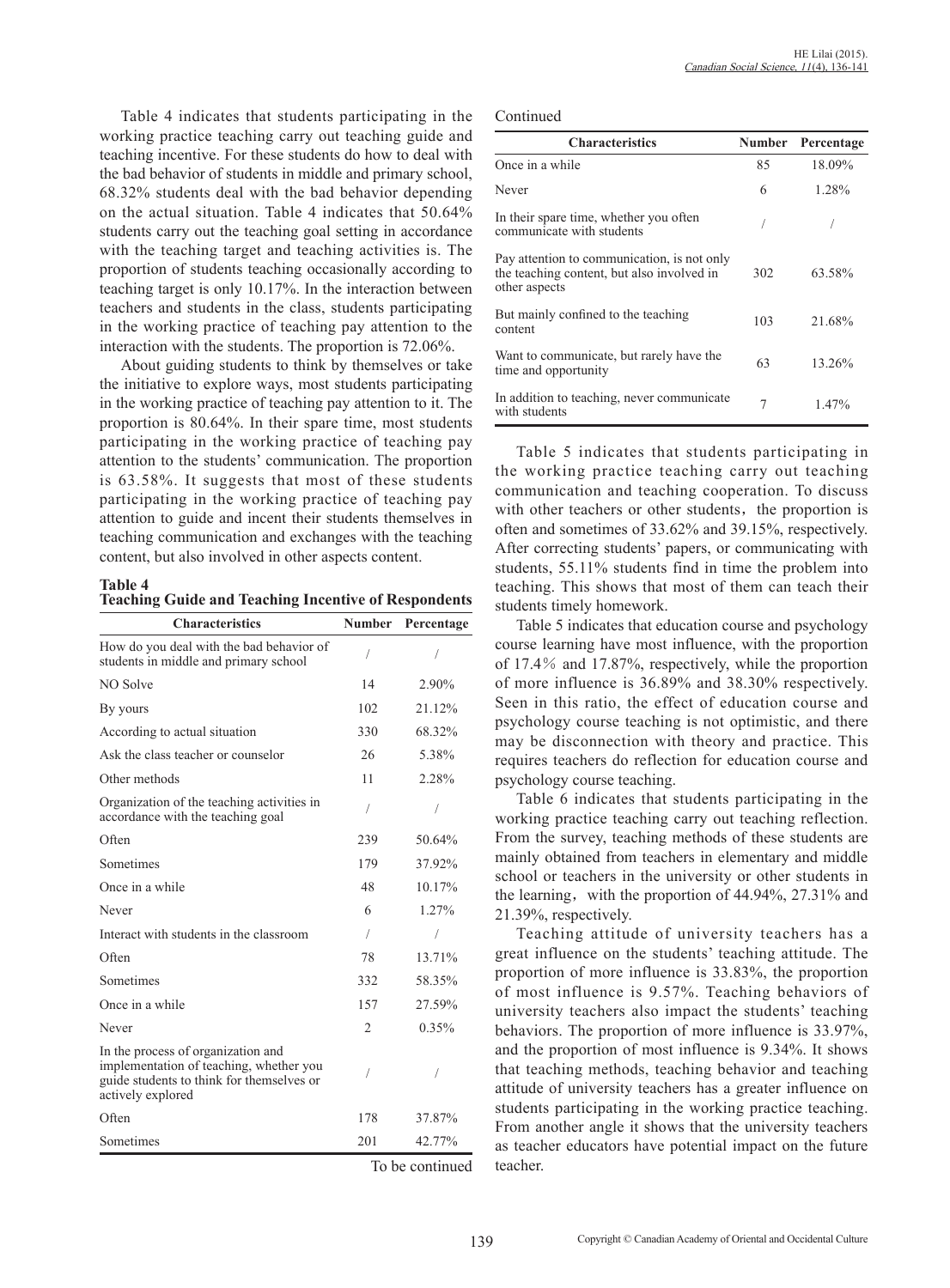#### **Table 5 Teaching Communication and Cooperation of Respondents**  $\overline{\phantom{a}}$

| <b>Characteristics</b>                                                                                                         | Number | Percentage |
|--------------------------------------------------------------------------------------------------------------------------------|--------|------------|
| How do teacher guidance have<br>influenced on you                                                                              | 1      | 7          |
| Larger                                                                                                                         | 239    | 50.64%     |
| General                                                                                                                        | 99     | 20.97%     |
| A little help                                                                                                                  | 82     | 17.37%     |
| Never                                                                                                                          | 52     | 11.02%     |
| Do you often discuss or communicate<br>with the teaching of the problem with<br>other teachers or students                     | T      | 1          |
| Often                                                                                                                          | 158    | 33.62%     |
| Sometimes                                                                                                                      | 184    | 39.15%     |
| Once in a while                                                                                                                | 119    | 25.32%     |
| Never                                                                                                                          | 9      | 1.91%      |
| After corrects students' papers, or to<br>communicate with students, you can<br>find the problems into the teaching in<br>time | T      | 7          |
| Often                                                                                                                          | 259    | 55.11%     |
| Sometimes                                                                                                                      | 184    | 39.15%     |
| Rarely                                                                                                                         | 26     | 5.53%      |
| Never                                                                                                                          | 1      | 0.21%      |
| What do you think of education<br>courses learning in college teaching<br>help to you                                          | 1      |            |
| A great help                                                                                                                   | 82     | 17.48%     |
| Larger                                                                                                                         | 173    | 36.89%     |
| General                                                                                                                        | 161    | 34.33%     |
| A little help                                                                                                                  | 45     | 9.59%      |
| Never                                                                                                                          | 8      | 1.71%      |
| What do you think of the psychology<br>curriculum teaching help to you                                                         | T      | Т          |
| A great help                                                                                                                   | 84     | 17.87%     |
| Larger                                                                                                                         | 180    | 38.30%     |
| General                                                                                                                        | 150    | 31.91%     |
| A little help                                                                                                                  | 44     | 9.36%      |
| Never                                                                                                                          | 12     | 2.55%      |

The teaching experience of students participating in the working practice improves teaching competencies. The proportion of a large and larger degree to improve teaching competencies has all reached 38.43%. It shows that the teaching practice was very helpful for the improvement of the teaching competencies of students participating in the working practice. In further improving teaching competencies in the process of teaching, students think the actual classroom teaching practice is not enough, 47.07% students think them lack of actual classroom teaching practice. The proportion of the lack of education theoretical learning is 27.22%. The proportion of the lack of guide of university teachers is 9.64%.

#### **Table 6 Teaching Reflection of Respondents**

| <b>Characteristics</b>                                                                                                    |            | <b>Number Percentage</b> |
|---------------------------------------------------------------------------------------------------------------------------|------------|--------------------------|
| Which you learn teaching methods from                                                                                     | $\sqrt{2}$ |                          |
| University teaching teachers                                                                                              | 189        | 27.31%                   |
| Primary and secondary school teachers                                                                                     | 311        | 44.94%                   |
| Other classmates                                                                                                          | 148        | 21.39%                   |
| Others                                                                                                                    | 44         | 6.36%                    |
| Teaching attitude of university teachers has<br>influenced on you                                                         | T          | T                        |
| A large                                                                                                                   | 45         | 9.57%                    |
| Larger                                                                                                                    | 159        | 33.83%                   |
| General                                                                                                                   | 204        | 43.40%                   |
| A little bit                                                                                                              | 38         | 8.09%                    |
| Never                                                                                                                     | 24         | 5.11%                    |
| Teaching behavior and the method of<br>university teachers has influenced teaching<br>behavior and the method for you     | T          | 7                        |
| A large                                                                                                                   | 44         | 9.34%                    |
| Larger                                                                                                                    | 160        | 33.97%                   |
| General                                                                                                                   | 209        | 44.37%                   |
| A little bit                                                                                                              | 39         | 8.28%                    |
| Never                                                                                                                     | 19         | 4.03%                    |
| What do you think the experience of teaching<br>practice to improve the degree of your<br>education teaching competencies | T          | /                        |
| A large                                                                                                                   | 181        | 38.43%                   |
| Larger                                                                                                                    | 181        | 38.43%                   |
| General                                                                                                                   | 80         | 16.99%                   |
| A little bit                                                                                                              | 28         | 5.94%                    |
| Never                                                                                                                     | 1          | 0.21%                    |
| What is the main difficulty for you in the<br>process of further improve the teaching<br>competencies                     | 7          | Т                        |
| Learning education theory is not enough                                                                                   | 144        | 27.22%                   |
| The actual classroom teaching practice is not<br>enough                                                                   | 249        | 47.07%                   |
| University teachers is not enough                                                                                         | 80         | 15.12%                   |
| Practice guidance teachers guidance is not<br>enough                                                                      | 51         | 9.64%                    |
| Other situation                                                                                                           | 5          | 0.95%                    |